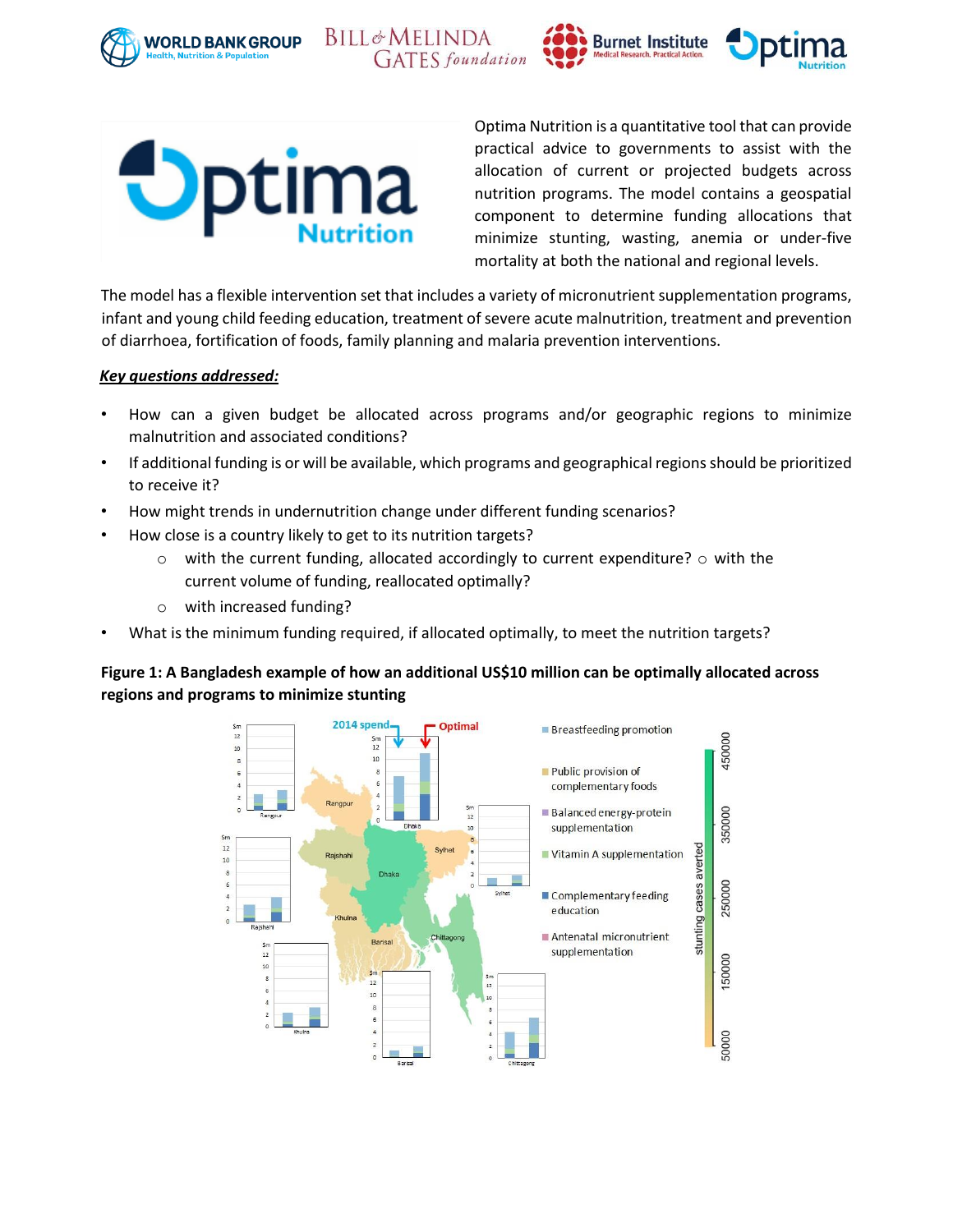





1

### *How does this help nutrition decision making?*

The Optima Nutrition model can be of value to country stakeholders in several ways:

- Determining the optimal allocation of nutrition budgets for different levels of total funding.
- Projecting medium- to long-term impacts of current investments.
- Providing confidence among donors and stakeholders that funding is being used in a way that maximizes impact.
- Through its integrated analysis of long-term financial implications, the Optima Nutrition tool can help make the case for appropriate domestic investment.

#### *What are the data needs?*

The model requires country-specific data on stunting, wasting, anemia, diarrhea, exclusive breastfeeding, causes of maternal and child death, and demographics (population sizes, poverty), all of which are generally available from standard surveys (e.g. DHS, MICS) or online sources (e.g. UN Population Division). Additional data that typically need to be collected are the coverage and cost of each program being considered in an analysis.

#### *How long does it take?*

Data availability varies between countries and there is flexibility for shortening or extending the process in line with requirements and availability of key in-country participants. Time and technical assistance needs can range from one to four months depending on the level of stakeholder engagement.

#### *What are the strengths/limitations, or advantages/disadvantages of this tool?*

Strengths: Optima Nutrition can provide objective quantitative information for the prioritization of nutrition programs in the context of limited funding. The model can also assist with national planning and policy development processes. The model evolves to incorporate new interventions update effect sizes and impact pathways as new evidence becomes available.

Limitations: The model is influenced by the effect size estimates of each program, which are obtained from the sparse (but growing) academic literature and are not always setting-specific. Analyses also require estimates on the costs of scaling up interventions, which have inherent uncertainty.

#### *Country and subnational analyses*

The World Bank has supported and completed country level analyses have been completed in Burundi, DRC, Pakistan (national), Pakistan (Sindh Province), Sierra Leone, Tajikistan, and Vietnam. There are ongoing analyses in Benin, Burundi, Burkina Faso, Chad, Nigeria, and Togo.

#### *What training opportunities are available?*

Three regional trainings were completed in 2018 in Bucharest, Bangkok and Pretoria. In 2019, trainings were conducted in India for central and state government staff; in Pakistan for central and provincial government staff; in the Sindh Province of Pakistan to improve capacity for provincial and district level analysis being led by the Government of Sindh's Bureau of Statistics; during The World Bank's Human Development Week; and on the sidelines of the SUN Global Gathering in Kathmandu, Nepal. While the COVID-19 pandemic has significantly constrained our planned trainings, we have provided trainings through virtual platforms to government staff and development partners in Burkina Faso, Togo, and Nigeria in 2020 and 2021. We are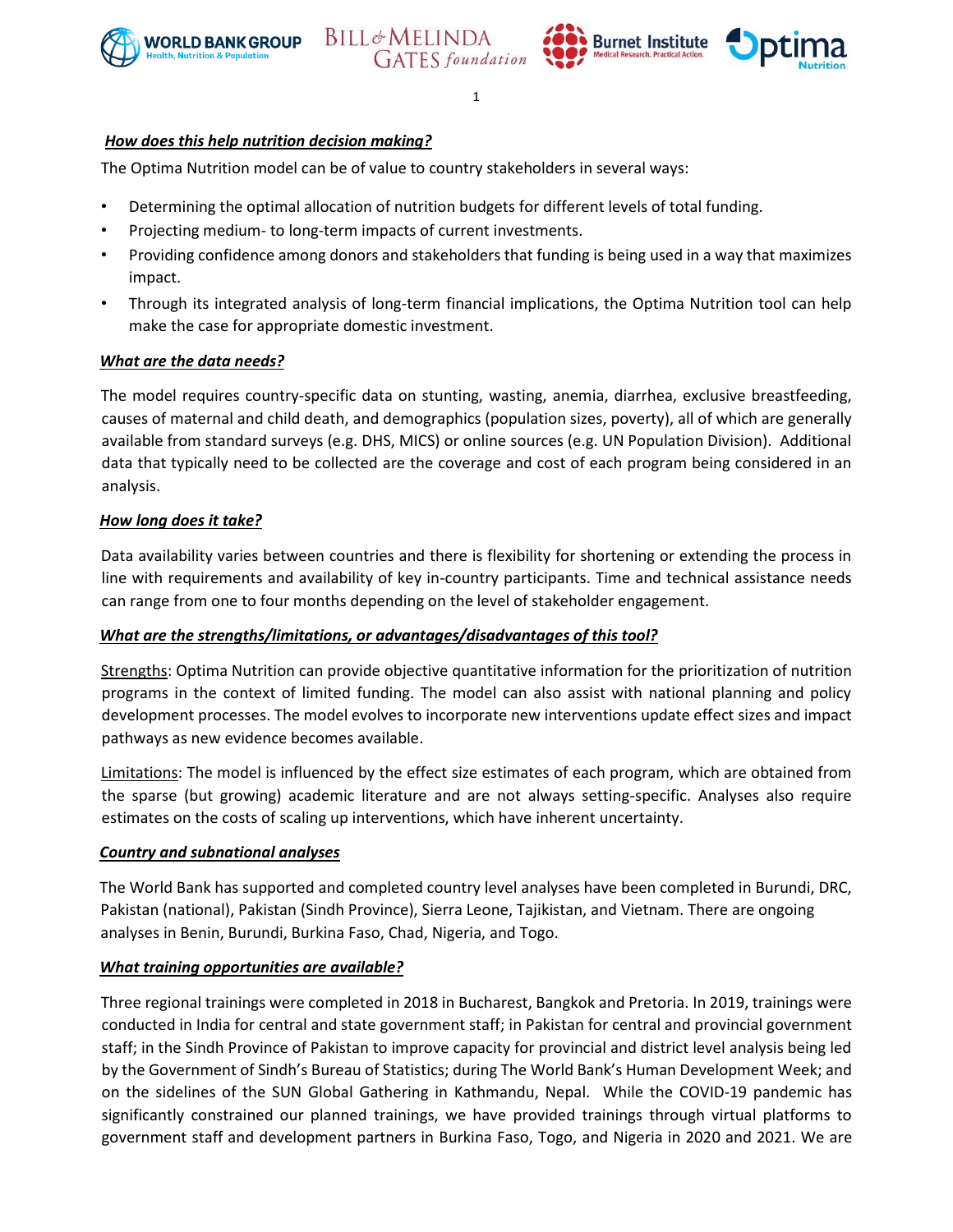







developing interactive training modules that can support self-guided learning as well as hybrid trainings engaging both self-paced theoretical sessions and hands-on, activity-based sessions with facilitators.

# **Some frequently asked questions about the Optima Nutrition modeling tool**

## **1. What is the source of evidence for the intervention impacts?**

Evidence for the impact of interventions modeled in the tool are derived from meta-analyses and systematic reviews of randomized controlled efficacy and effectiveness studies. These interventions are included in WHO guidelines and have been identified as effective interventions in the Lancet series on child and maternal malnutrition (2008, 2013, and 2019).

- **2. Since much of the evidence is based on global studies that may not include data from a specific country or region, can the evidence on intervention efficacy be changed to country-specific values?** The Optima Nutrition model has been specifically designed to be flexible and responsive to the evolving evidence base for interventions and to the introduction of new interventions that have been rigorously evaluated to be effective. In principle, if there is robust source of evidence for modifying effect sizes, this can easily be done by the analyst. Such changes and other assumptions should be clearly communicated when interpreting and disseminating the results.
- **3. Can new interventions be added in the model, and what would be needed to do so?** Yes, interventions can be added to the model. This requires that the efficacy/effectiveness of the intervention has been rigorously evaluated, and the effect size for impact on specific risk factors and/or outcomes can be clearly quantified.
- 4. **The model includes mostly nutrition-specific interventions. Why are nutrition-sensitive interventions, such as those in agriculture, largely excluded from the model?** The model requires specific and quantified evidence of the impact of interventions on risk factors and outcomes. Currently, this evidence is emerging in agriculture and other nutrition-sensitive sectors, and the model will accommodate such new evidence and interventions once they are available.

## **5. How is the evidence in the model updated?**

The Optima Nutrition modeling tool is governed by a technical advisory group (TAG) of experts who, among other duties, provide guidance for updating the global evidence base for the model. When new or updated evidence is identified through periodic reviews of the literature, an expert group (including some TAG members) reviews and makes recommendations on whether the evidence base needs to be updated. After consultations, the TAG then decides on which recommendations to implement in the model.

## **6. How long does it take to do an analysis?**

Several factors determine the length of time needed to complete an analysis: will the work require extensive stakeholder engagement? Is there a recent source of health and demographic data? Are intervention unit cost and coverage data readily available? Is the collection of primary data needed, particularly to estimate cost and coverage of interventions? Depending on the responses to these questions, an analysis could take from a few days to a few months to complete.

## **7. If you don't have values for certain indicators, can you still run the analysis?**

Yes. Sometimes, some country-specific data (health and demographic variables, intervention unit costs, etc,) may not be available, or the available data are too old to be useful. In some cases, data on other variables from the same country can be used as proxy, or regional or global averages may be used.

#### **8. How quickly can the optimized scale-up allocation/coverages be achieved?**